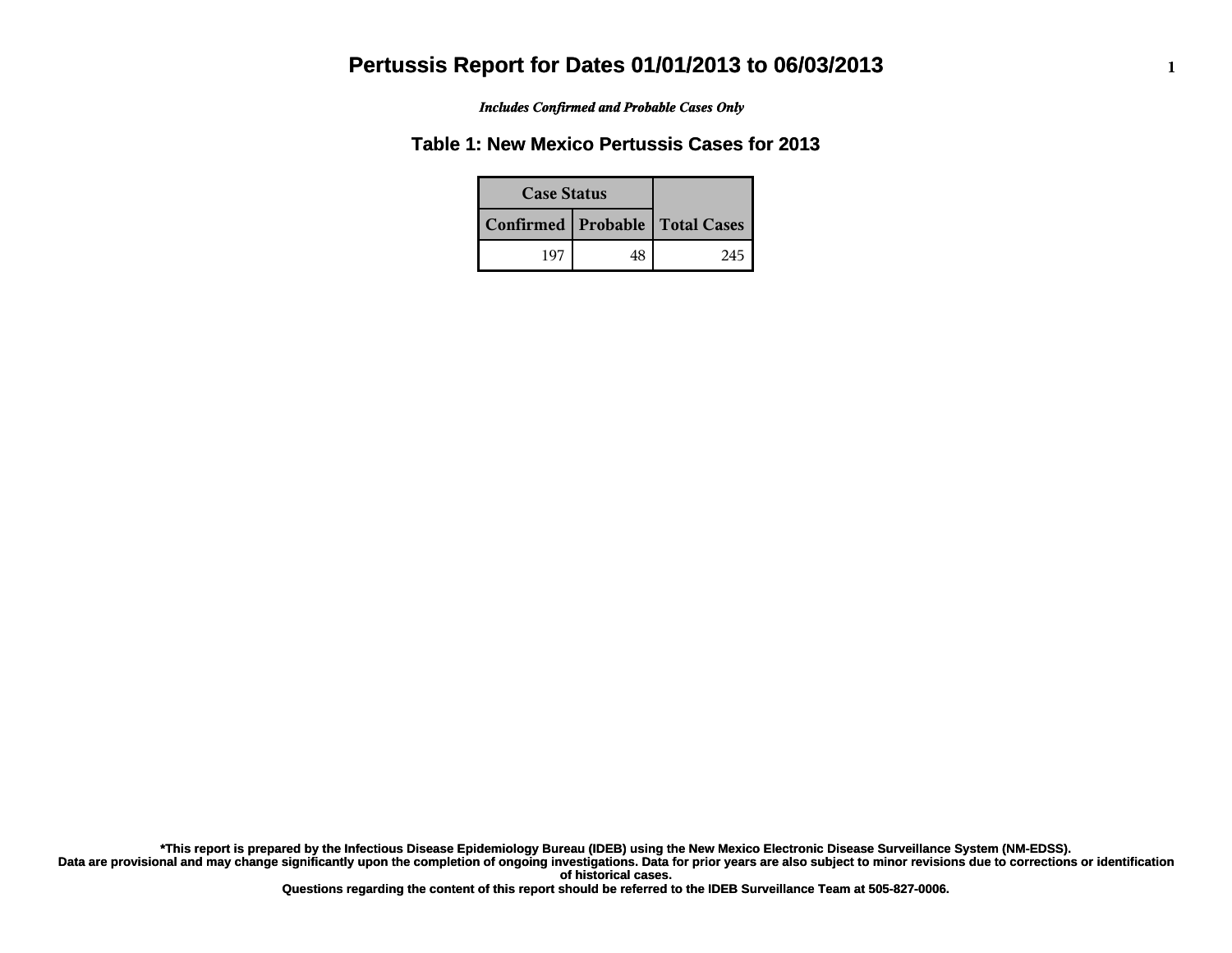#### *Includes Confirmed and Probable Cases Only*

## **Table 2: Pertussis Cases by County**

| <b>County Name</b>       | Case<br><b>Number</b> | Percent<br>of Total<br><b>Cases</b> | Incidence<br>per<br>100,000 |
|--------------------------|-----------------------|-------------------------------------|-----------------------------|
| <b>Bernalillo County</b> | 101                   | 41.2                                | 15.2                        |
| <b>Chaves County</b>     | $\overline{2}$        | 0.8                                 | 3.0                         |
| <b>Colfax County</b>     | 7                     | 2.9                                 | 51.0                        |
| Dona Ana County          | $\overline{2}$        | 0.8                                 | 1.0                         |
| <b>Eddy County</b>       | 5                     | 2.0                                 | 9.3                         |
| <b>Grant County</b>      | $\overline{2}$        | 0.8                                 | 6.8                         |
| Guadalupe County         | $\overline{2}$        | 0.8                                 |                             |
| Lea County               | 12                    | 4.9                                 | 18.5                        |
| Los Alamos County        | 18                    | 7.3                                 | 100.3                       |
| <b>McKinley County</b>   | $\overline{4}$        | 1.6                                 | 5.6                         |
| Quay County              | $\overline{2}$        | 0.8                                 | 22.2                        |
| Rio Arriba County        | 7                     | 2.9                                 | 17.4                        |
| San Juan County          | 10                    | 4.1                                 | 7.7                         |
| San Miguel County        | 1                     | 0.4                                 | 3.4                         |
| Sandoval County          | 8                     | 3.3                                 | 6.0                         |
| Santa Fe County          | 24                    | 9.8                                 | 16.6                        |
| Sierra County            | 2                     | 0.8                                 | 16.7                        |
| Socorro County           | 3                     | 1.2                                 | 16.8                        |
| <b>Taos County</b>       | 19                    | 7.8                                 | 57.6                        |
| <b>Union County</b>      | 1                     | 0.4                                 |                             |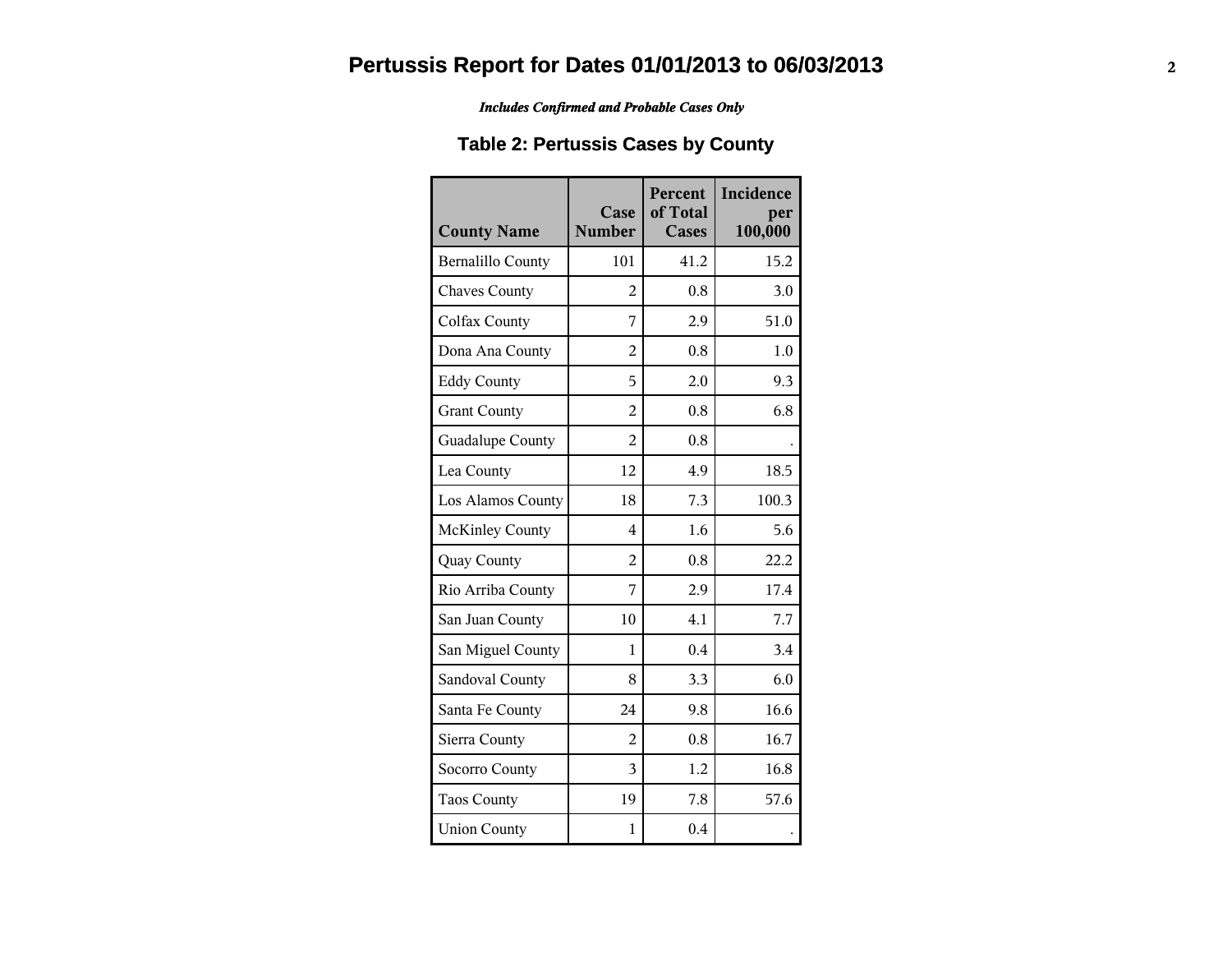*Includes Confirmed and Probable Cases Only*

## **Table 2: Pertussis Cases by County**

| <b>County Name</b> | $Case \,   \,$<br><b>Number</b> | of Total<br><b>Cases</b> | Percent   Incidence<br>per<br>100,000 |
|--------------------|---------------------------------|--------------------------|---------------------------------------|
| Unknown            |                                 | 0.4                      |                                       |
| Valencia County    | 12                              | 4.9                      | 15.6                                  |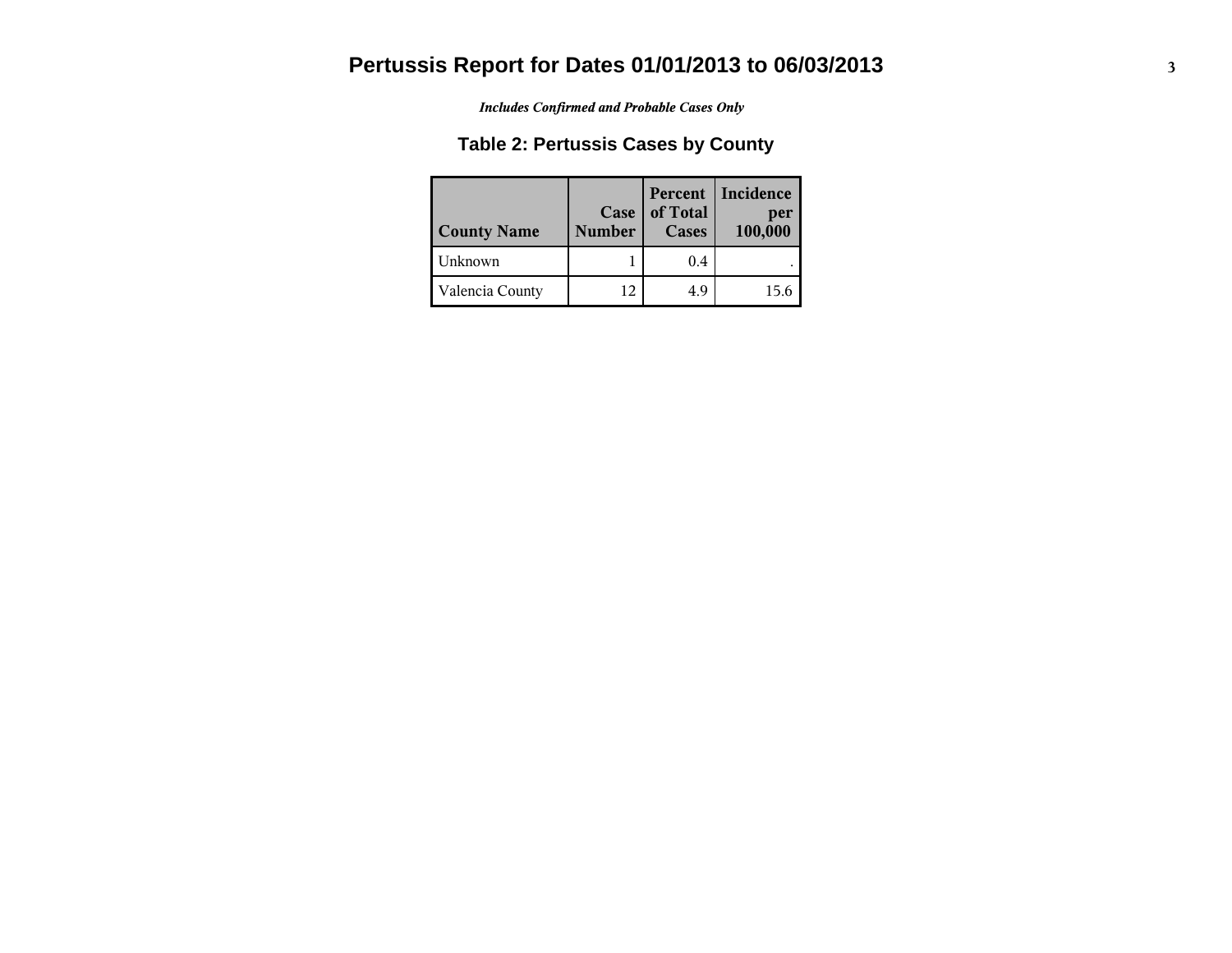*Includes Confirmed and Probable Cases Only*

### **Table 3: Pertussis Cases by Age Group**

| <b>Age Group</b>  | Case<br><b>Number</b> | Percent |
|-------------------|-----------------------|---------|
| $<$ 1 Year        | 19                    | 7.8     |
| 1 to 5 Years      | 25                    | 10.2    |
| 6 to 10 Years     | 63                    | 25.7    |
| 11 to 18 Years    | 61                    | 24.9    |
| 19 to 65 Years    | 70                    | 28.6    |
| 65 Years or Older |                       | 2.9     |

**Data are provisional and may change significantly upon the completion of ongoing investigations. Data for prior years are also subject to minor revisions due to corrections or identification of historical cases. \*This report is prepared by the Infectious Disease Epidemiology Bureau (IDEB) using the New Mexico Electronic Disease Surveillance System (NM-EDSS).**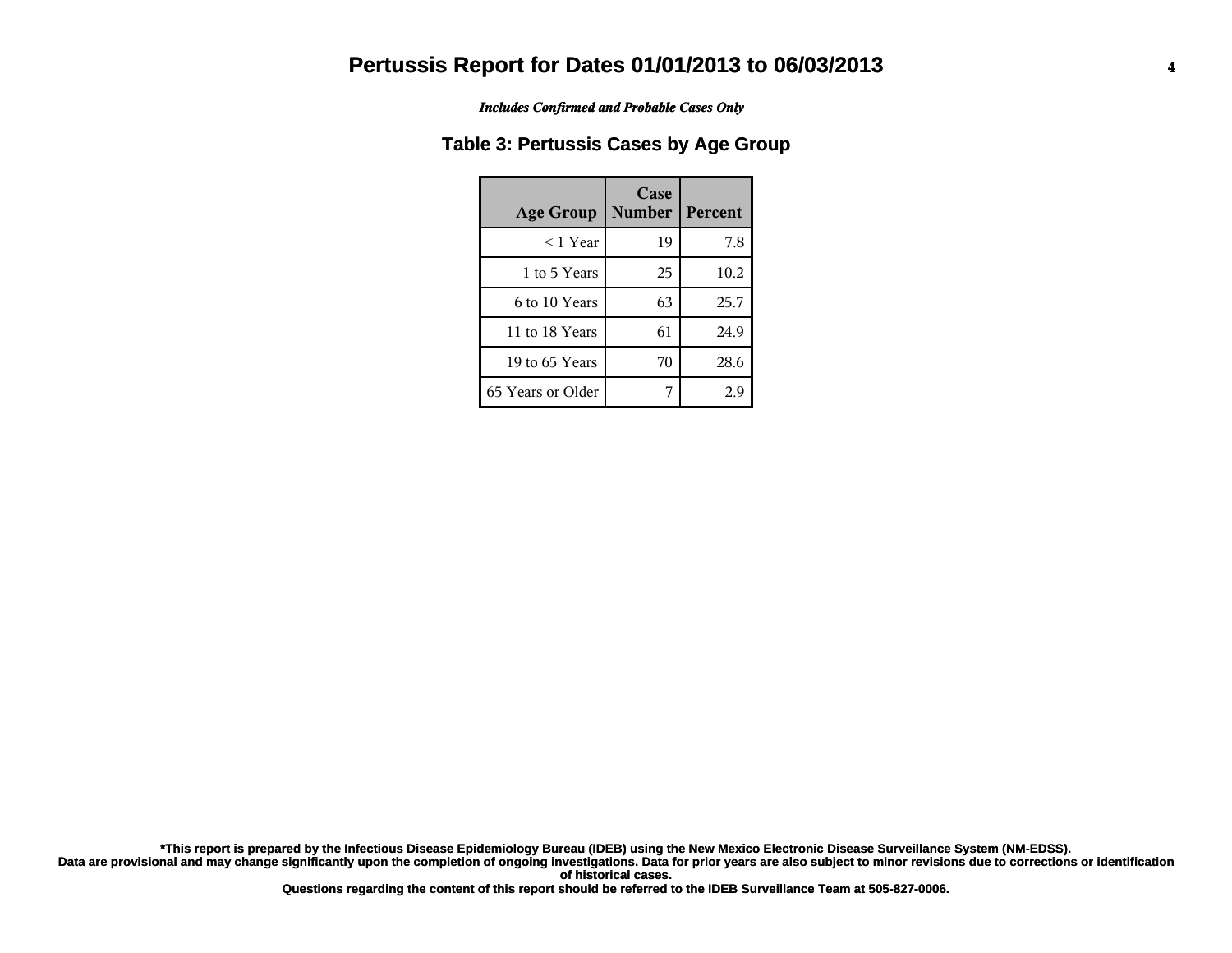*Includes Confirmed and Probable Cases Only*

### **Table 4: Pertussis Cases by Race/Ethnicity**

| <b>Race/Ethnicity</b>             | Case<br><b>Number</b> | Percent |
|-----------------------------------|-----------------------|---------|
| American Indian or Alaska Nativel | 13                    | 5.3     |
| Black or African American         | 7                     | 2.9     |
| Hispanic                          | 129                   | 52.7    |
| White                             | 91                    | 37.1    |
| Multi-race                        |                       | 0.4     |
| Unknown/Missing                   | 4                     | 1.6     |

**Data are provisional and may change significantly upon the completion of ongoing investigations. Data for prior years are also subject to minor revisions due to corrections or identification \*This report is prepared by the Infectious Disease Epidemiology Bureau (IDEB) using the New Mexico Electronic Disease Surveillance System (NM-EDSS).**

**of historical cases.**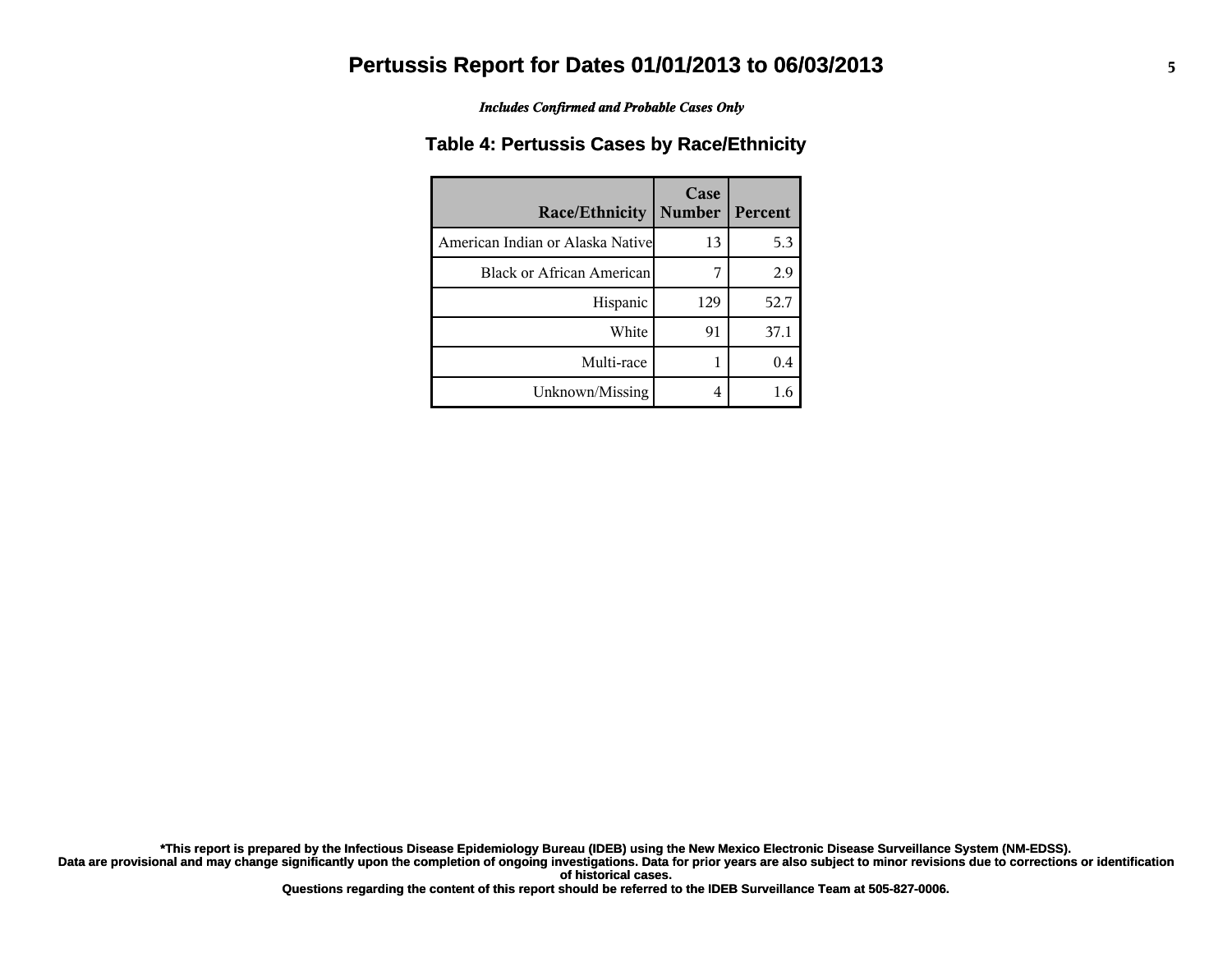*Includes Confirmed and Probable Cases Only*

#### **Table 5: Cases of Pertussis by Race/Ethnicity**

|                                  | <b>Ethnicity</b>         |                                        |                            |        |  |
|----------------------------------|--------------------------|----------------------------------------|----------------------------|--------|--|
| Race                             | Hispanic<br>or<br>Latino | <b>Not</b><br>Hispanic<br>or<br>Latino | Unknown/<br><b>Missing</b> | Total  |  |
| American Indian or Alaska Native | $\mathfrak{D}$           | 11                                     | $\Omega$                   | 13     |  |
|                                  | 0.82                     | 4.49                                   | 0.00                       | 5.31   |  |
| <b>Black or African American</b> | 3                        | 4                                      | $\Omega$                   | 7      |  |
|                                  | 1.22                     | 1.63                                   | 0.00                       | 2.86   |  |
| White                            | 98                       | 89                                     | $\mathfrak{D}$             | 189    |  |
|                                  | 40.00                    | 36.33                                  | 0.82                       | 77.14  |  |
| Multi-race                       | $\Omega$<br>0.00         | 1<br>0.41                              | $\Omega$<br>0.00           | 0.41   |  |
| <b>Unknown/Missing</b>           | 31                       | $\Omega$                               | 4                          | 35     |  |
|                                  | 12.65                    | 0.00                                   | 1.63                       | 14.29  |  |
| <b>Total</b>                     | 134                      | 105                                    | 6                          | 245    |  |
|                                  | 54.69                    | 42.86                                  | 2.45                       | 100.00 |  |

**\*This report is prepared by the Infectious Disease Epidemiology Bureau (IDEB) using the New Mexico Electronic Disease Surveillance System (NM-EDSS).**

**Data are provisional and may change significantly upon the completion of ongoing investigations. Data for prior years are also subject to minor revisions due to corrections or identification of historical cases.**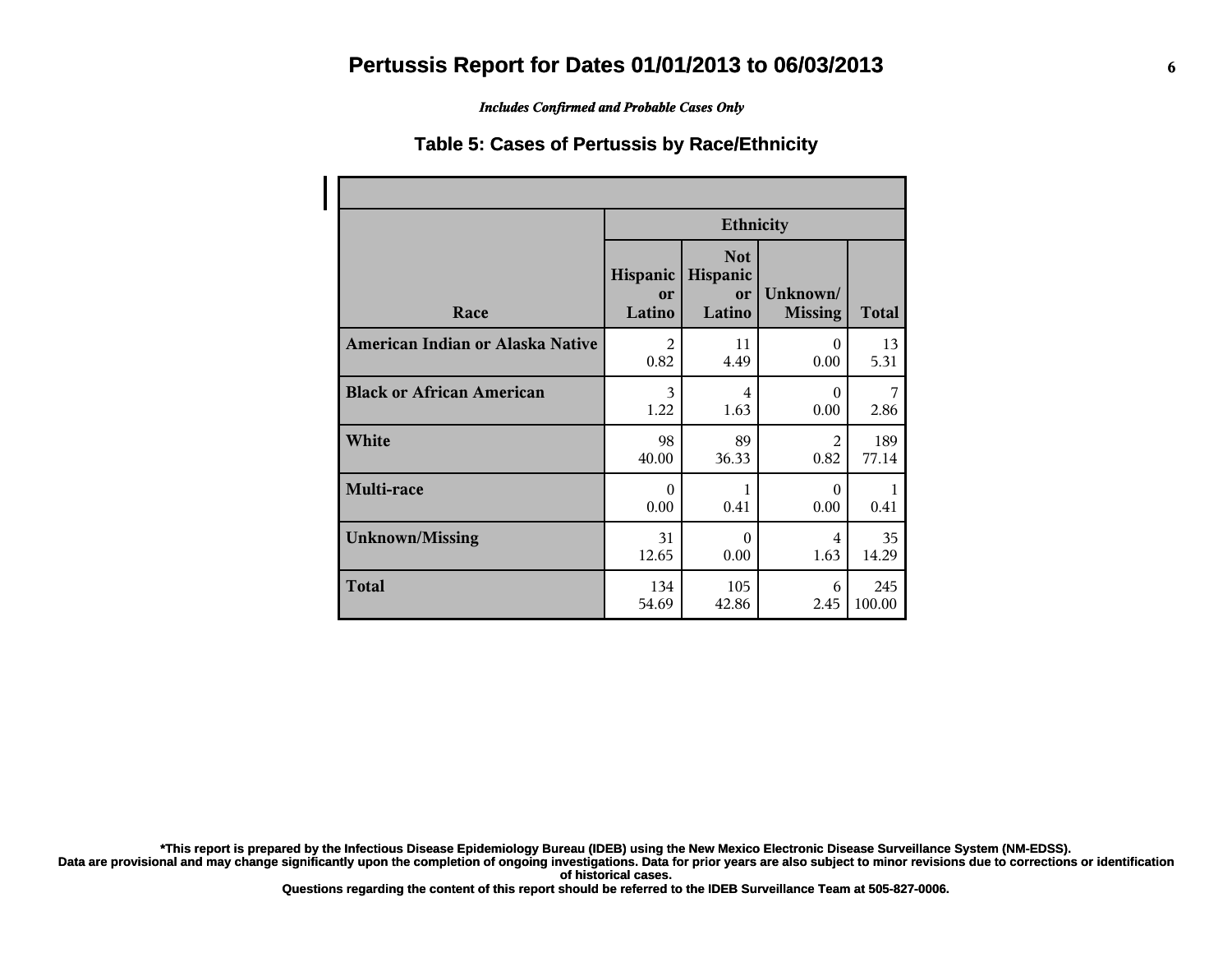*Includes Confirmed and Probable Cases Only*

#### **Table 6: Pertussis Cases by Sex**

| Gender | Case<br><b>Number</b> | l Percent |
|--------|-----------------------|-----------|
| Female | 138                   | 56.3      |
| Male   | 107                   | 43.7      |

**Data are provisional and may change significantly upon the completion of ongoing investigations. Data for prior years are also subject to minor revisions due to corrections or identification of historical cases. \*This report is prepared by the Infectious Disease Epidemiology Bureau (IDEB) using the New Mexico Electronic Disease Surveillance System (NM-EDSS).**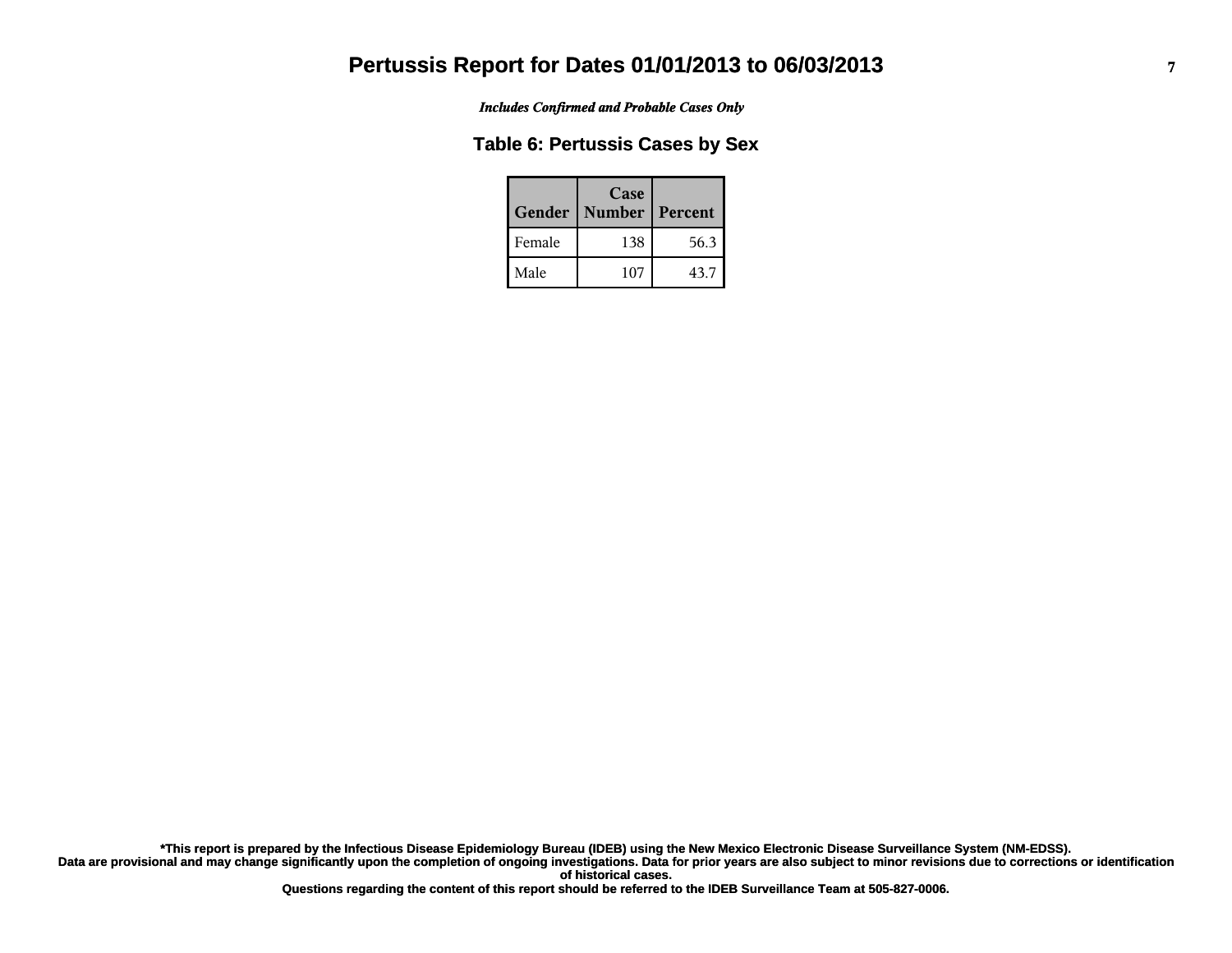#### *Includes Confirmed and Probable Cases Only*

#### **Table 7: Hospitalizations of Pertussis Cases**

|       | <b>Yes</b> |       | No      |  |  |
|-------|------------|-------|---------|--|--|
| Count | Percent    | Count | Percent |  |  |
|       | 4.5        | 232   | 95.5    |  |  |

**Data are provisional and may change significantly upon the completion of ongoing investigations. Data for prior years are also subject to minor revisions due to corrections or identification of historical cases. \*This report is prepared by the Infectious Disease Epidemiology Bureau (IDEB) using the New Mexico Electronic Disease Surveillance System (NM-EDSS).**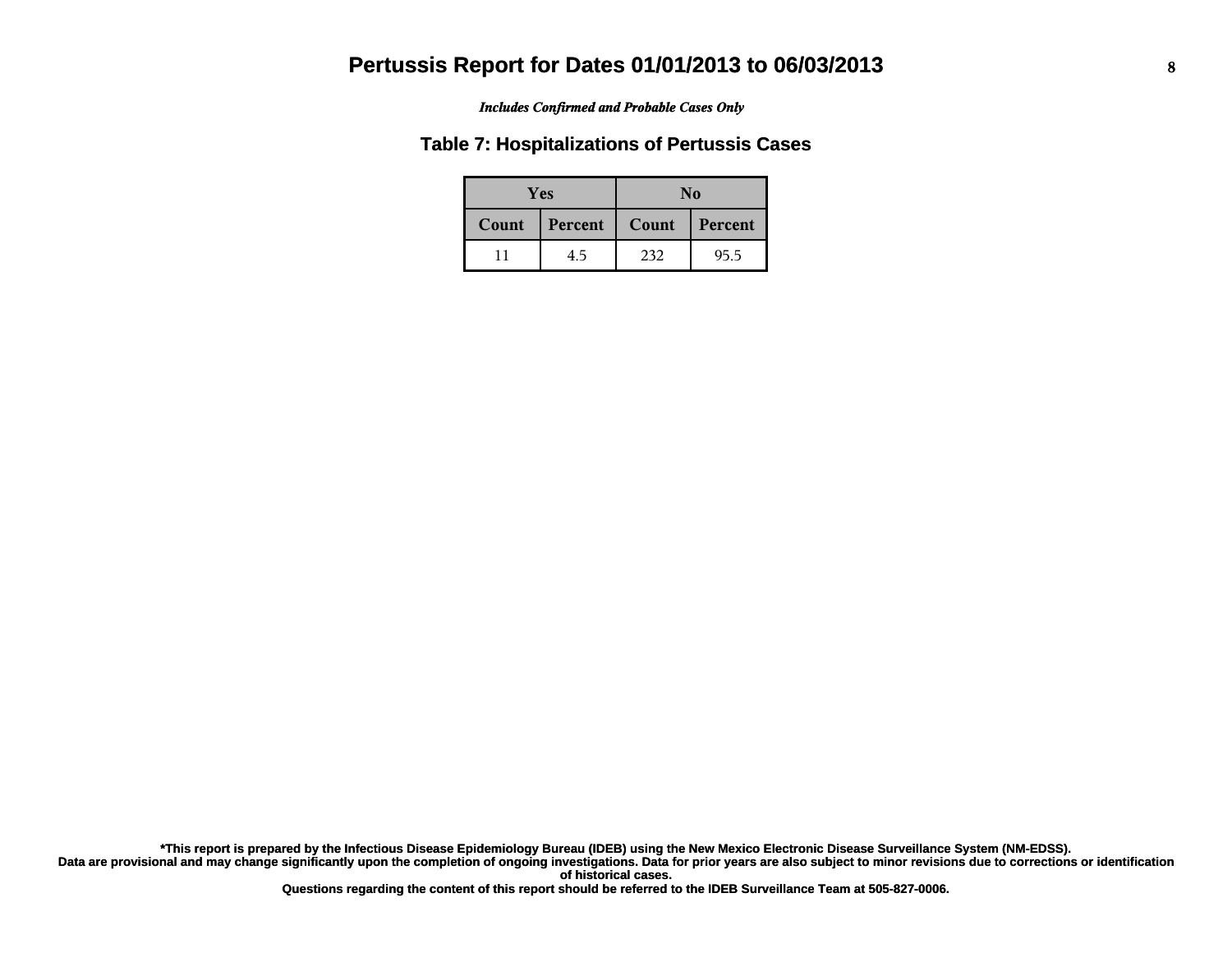*Includes Confirmed and Probable Cases Only*

|                          | <b>Hospitalized Cases</b> |                |                  |              |  |
|--------------------------|---------------------------|----------------|------------------|--------------|--|
| <b>Age Group</b>         | Yes                       | N <sub>o</sub> | <b>Unknown</b>   | <b>Total</b> |  |
| $\leq$ 1 Year            | 8<br>42.11                | 11<br>57.89    | $\Omega$<br>0.00 | 19           |  |
| 1 to 5 Years             | 0<br>0.00                 | 25<br>100.00   | 0<br>0.00        | 25           |  |
| 6 to 10 Years            | $\theta$<br>0.00          | 63<br>100.00   | 0<br>0.00        | 63           |  |
| 11 to 18 Years           | $\theta$<br>0.00          | 59<br>96.72    | 2<br>3.28        | 61           |  |
| 19 to 65 Years           | 1<br>1.43                 | 69<br>98.57    | 0<br>0.00        | 70           |  |
| <b>65 Years or Older</b> | $\mathfrak{D}$<br>28.57   | 5<br>71.43     | 0<br>0.00        | 7            |  |
| <b>Total</b>             | 11                        | 232            | 2                | 245          |  |

#### **Table 8: Cases of Pertussis by Hospitalization and Age Group**

**\*This report is prepared by the Infectious Disease Epidemiology Bureau (IDEB) using the New Mexico Electronic Disease Surveillance System (NM-EDSS).**

**Data are provisional and may change significantly upon the completion of ongoing investigations. Data for prior years are also subject to minor revisions due to corrections or identification of historical cases.**